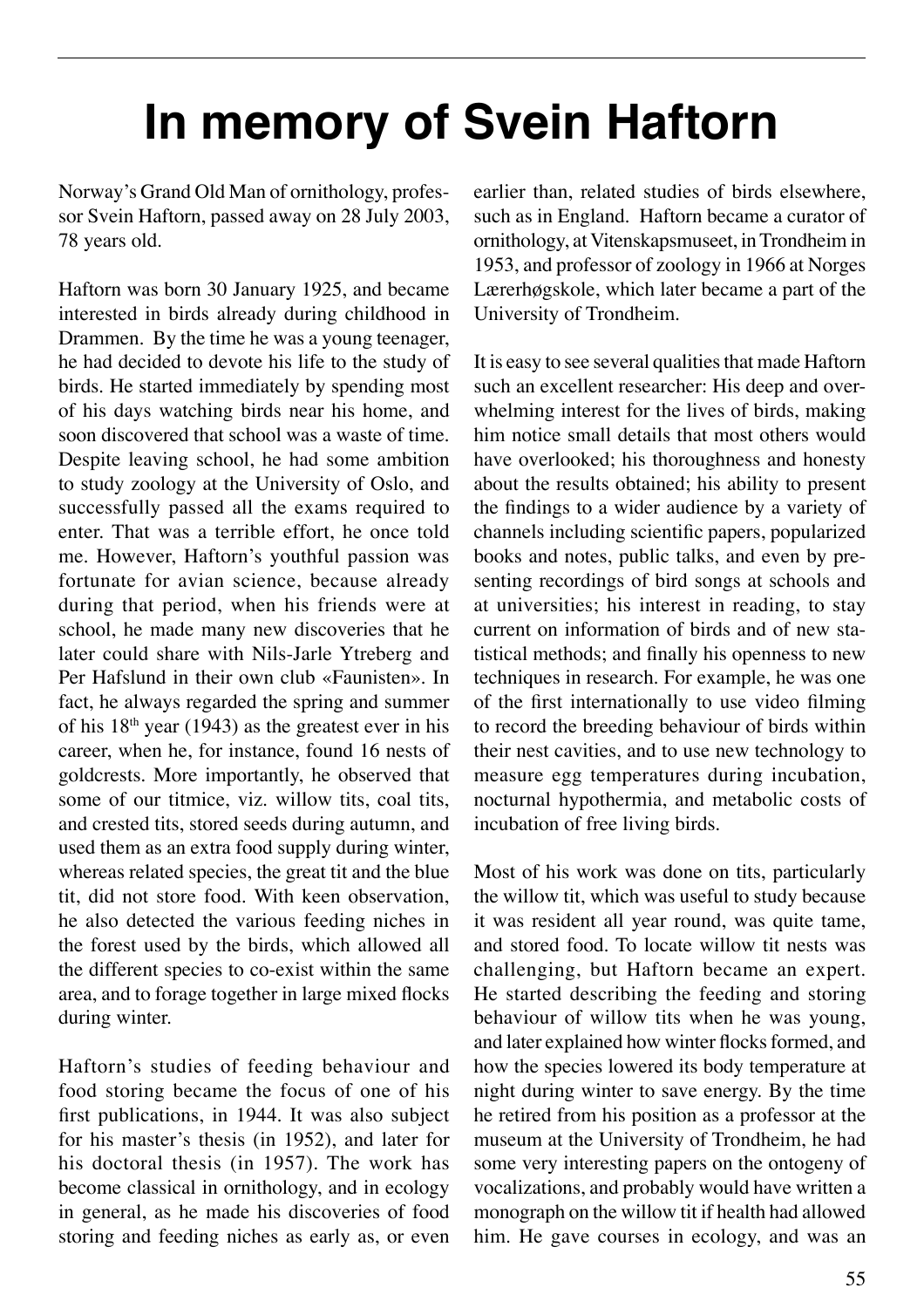excellent teacher. The students loved him and his lectures, where he was able to cover all aspects of ecology solely with examples from tits!

Haftorn's first books were a field guide to Norwegian birds, «Våre fugler» (1962), and a book about mountain animals, «Fjellfauna» (1966). In 1986, he published a very nice monograph of the goldcrest, perhaps his most favourite among our birds. He was always amazed by how such a tiny bird of only 5-6 g could survive the long and cold nights of the Norwegian winter, and also find food enough for a large brood in spring, often of ten chicks. He made detailed observations on the breeding behaviour of goldcrests from platforms close to their nests, 10-15 m high in spruce trees on his own property at Målsjøen, near Trondheim. The book was beautifully illustrated with his own unique photos of the bird and its behaviour.

Haftorn admired the great Norwegian explorers, like Fridtjof Nansen and Roald Amundsen, and

actually visited quite remote places himself, including Alaska and Siberia, the Bouvet Island, and Dronning Maud Land in Antarctica. He also had a great admiration for the country's pioneers in ornithology, and their classical books, viz. Robert Collett (Norges Fugle, 1921), and Herman L. Løvenskiold (Håndbok over Norges fugler, 1947). He felt a great responsibility to continue their work and advance the knowledge of the Norwegian avifauna. «Norges Fugler», which he published in 1971, soon became the standard reference for studies of birds in Norway, and still is. Haftorn compiled all data known at that time for every species, including detailed descriptions of behaviour, distribution, morphology, breeding and migratory habits. The book stimulated both amateurs and professionals not only to learn the current facts, but also to supplement them with new observations. Haftorn wondered if the ten years spent on collecting the data and writing this comprehensive book was worth the effort. History already tells he made the right decision.



*Svein Haftorn during fieldwork at Hardangervidda, Norway in June 1948. Photo: Edvard K. Barth.*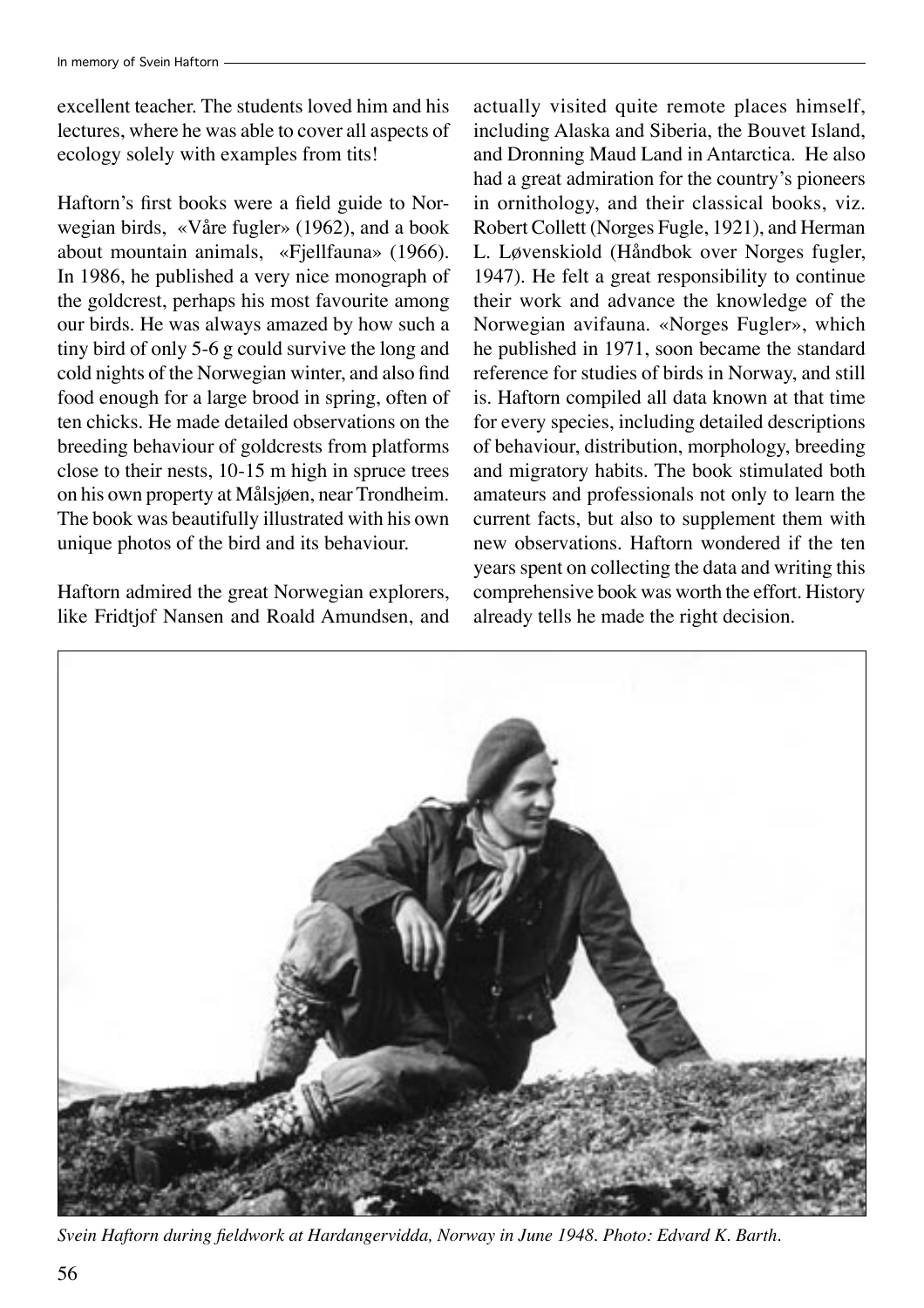

*Svein Haftorn during a song recording of Siberian Tit in Folldal, Hedmark, Norway in May 1989. Photo: Olav Hogstad.*

Haftorn did not burn out for interest and ideas after having finished the big book. No, instead a stream of high quality papers followed, flowing steadily until his death, as can be seen from the long list of his papers given below. He took advantage of his closest surroundings as study sites, even his own property. In particular, he liked to go with his wife Eva, to their cabin in the mountains at Venabu, near Lillehammer. Here, year after year, he censused birds, on line transects in all seasons, and started putting coloured leg bands on the willow tits for individual identification. It is difficult to highlight studies of particular importance to the scientific community from this later period of his career because there were so many. However, I admire in particular how he was able to integrate various disciplines of research, such as behaviour, ecology and physiology, to learn more about nature.

His studies of thermoregulation and costs of incubation, in collaboration with his Ph.D. student Randi Eidsmo Reinertsen, are therefore among my favourites. His work on the initiation of incubation in tits is also much cited. It was assumed that hatching asynchrony was related to the timing of onset of incubation. Thanks to video-filming and continuous measurements of egg temperatures, Haftorn provided the evidence. He also solved the puzzle of how the female could spend the night in the nest during the egg laying period without actually incubating the eggs, so that the clutch nevertheless could hatch synchronously. Finally, his latest and pioneering studies on the ontogeny of vocalizations in the willow tit, deserve to be mentioned again.

The driving force behind Haftorn's work was his keen interest in nature and a desire to reveal some secrets of the lives of birds that made them well adapted to an often harsh, northern, environment. His innate curiosity was far greater than any effort to achieve personal status. Perhaps his early contributions would have received even more public recognition had he published in more international journals. For instance, his studies on the feeding behaviour of the tits were published in a local journal in Norway. Nevertheless, this work is much cited, and at the time no tradition for publishing ecological papers in international journals had yet been established in Norway. It should also be noted that Haftorn did indeed receive some highly deserved honour from the scientific community of the time; he was a member of the Norwegian Academy of Science, and he received His Majesty's Golden Medal.

Haftorn did not like administrative duties. I enjoyed meetings when he held the chair position. The discussions were brief, and the decisions were quick, so that we could soon return to the birds. People wondered whether there had been any meeting at all! Haftorn had a very good sense of humor, helping him to escape any situation with a smile. However, he did engage in some administrative work for the scientific community, such as being a member of the International Ornithological Committee. He also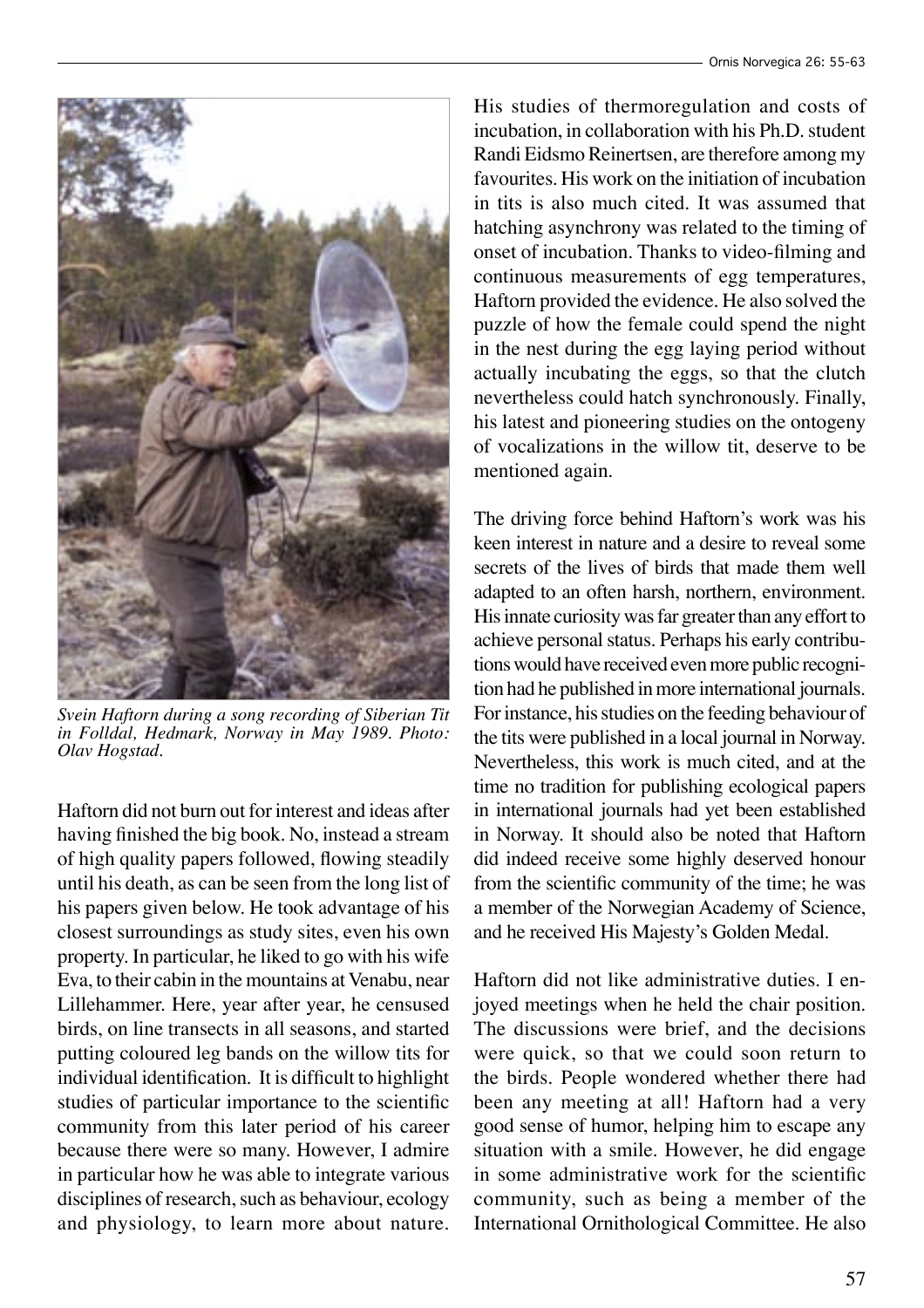initiated the journal Ornis Norvegica, and was its editor in chief from its start in 1978 (as Fauna Norvegica Ser. C, Cinclus) until his death. He had an ability for timing his efforts in an optimal way, for instance, helping him to establish, in Trondheim, the first chair for a professorship in ethology in Norway.

In 1974, Haftorn initiated a social gathering of ornithologists at the University of Trondheim and called the group «Daphila». He invited us to regular evening meetings in a small apartment that his family had in Trondheim. Here we could spend the whole evening talking about our favourite birds with no interruptions. After a while, the meetings were rotated between our homes. However, it was always something special to come to Eva and Sveins home at Målsjøen, where we could sit in the dining room with a beautiful view of the small lake outside and watch the tits visiting the nest-boxes and the feeding tables just outside the window. Haftorn told us of his latest results, and proudly showed us his home office, with the latest buys of cameras and computers. What an inspiration! These gatherings have continued until now, and among the more permanent members have been Randi Eidsmo Reinertsen, Yngve Espmark, Olav Hogstad, Arne Moksnes, Eivin Røskaft, Nils Røv, Tore Slagsvold and Bernt Erik Sæther.

Haftorn was a key person in the initiation of The Norwegian Ornithological Society in 1957 and was its president during 1958-1966. In fact, he envisioned such a society already several years before it became a reality. The life of the society, both on the national level, and on the local level in Trondheim, was always close to his heart. Although in poor health, he even attended the annual national meeting shortly before his death. Haftorn was a self-evident lifelong member of honour of the society, and during the funeral, a moving tribute was presented by the president of the society, Alv Otter Folkestad. Folkestad remarked on the resemblance between Haftorn and a huge pine tree of our mountain forests: it is the most majestic and impressive tree, and possesses a strong inner core, enabling it to stand up against storms for hundreds of years even after it has died.

Birds were the passion of Svein's life but one interest was even stronger, his devotion to his dear wife, Eva, and to his four children, and their families. Eva made Svein have a good social life outside the forest and the world of birds. His friends, the research community, and avian science in general, are most grateful that Eva allowed Svein to spend so much time with us and with the birds.

## *Tore Slagsvold*



*Svein Haftorn signing his monumental book Norges Fugler (1971) in Trysil May 2000. Photo: Jørn Thollefsen.*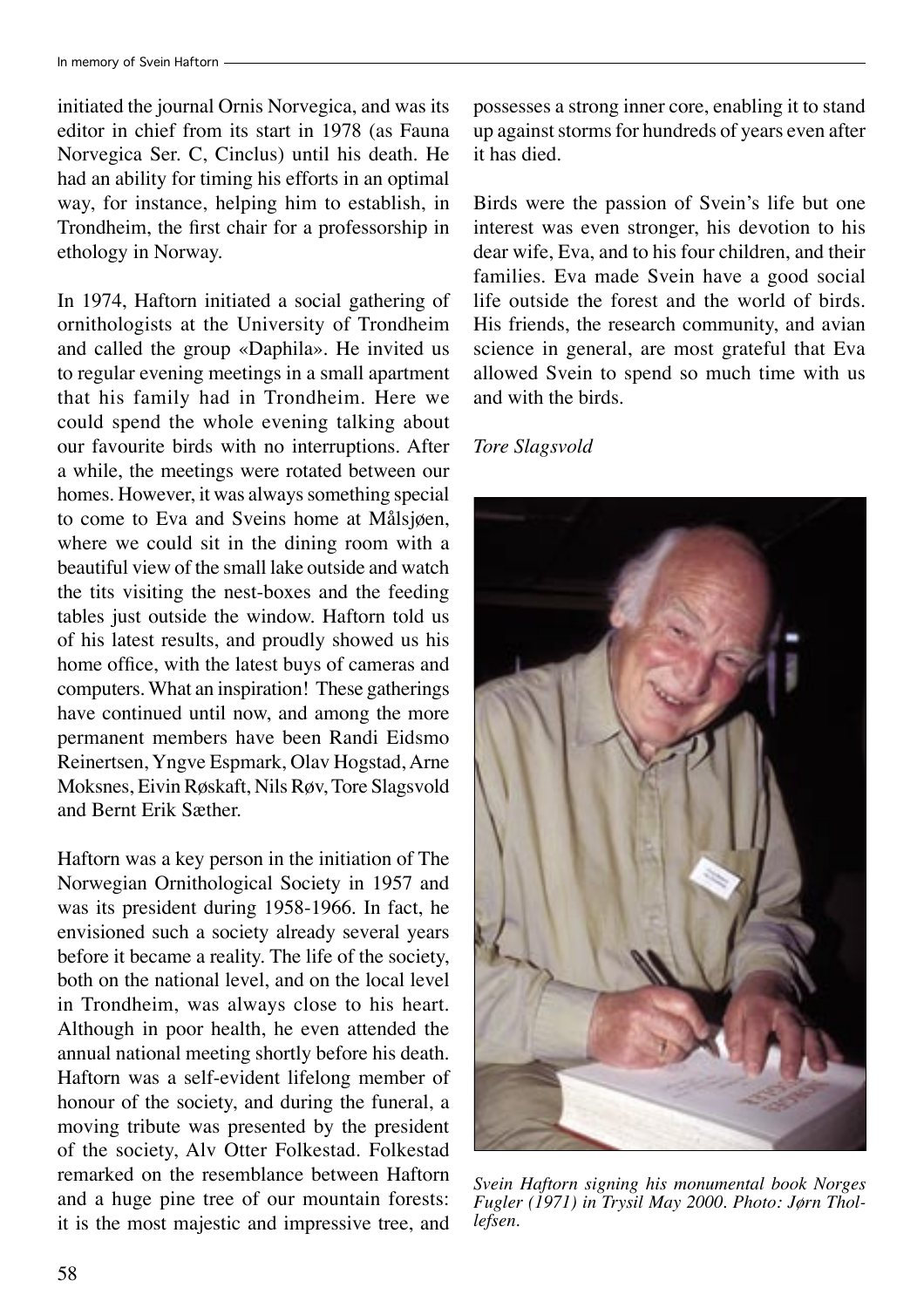## **Publication list for Svein Haftorn**

- 1944 Meiseflokkene i skogen høst og vinter. *Naturen 1944 (1)*: 18-29.
- 1944 Hamstring hos meiser. *Naturen 1944 (2)*: 58-63.
- 1945 Fuglekongens reir. *Naturen 1945 (3)*: 73-85.
- 1948 Om toppmeisas forplantningsforhold. *Naturen 1948 (4-5)*: 3-28.
- 1948 Barth, Edv. K. & Haftorn, S. Om fjellerka (*Eremophila alpestris flava* (Gm.)) på Hardangervidda. *Norsk Zoologisk Forenings Tidsskrift 1948 (2)*: 1-10.
- 1950 Spurveugle, *Glaucidium p. passerinum* (L.), hamstrer fuglekonge. *Fauna 1950 (3)*: 111-112.
- 1950 Kjøttmeisa, *Parus m. major* L. som trekkfugl. (The Great Tit, *Parus m. major* L. as a bird of passage). *Fauna 1950 (4)*: 121-139.
- 1951 En undersøkelse over vektvariasjoner i vinterhalvåret hos kjøttmeis. (An investigation on weight-variations of the Great Tit, *Parus m. major* L.). *Fauna 1951 (2)*: 83-91.
- 1951 Hagelund, O., Haftorn, S., Möller, H. & Möller, D. Trostesanger, *Acrocephalus arundinaceus* (L.) ved Borrevann. *Naturen 1951 (15)*: 472-476.
- 1952 Bidrag til kjennskapen om Børgefjellområdets fugle- og pattedyrfauna. *Fauna 1952 (3)*: 105-141.
- 1953 Norske opplysninger om brunryggvarslerens spidding av byttedyr, med et par originaliakttagelser. *K. norske Vidensk. Selsk. Mus. Årsber. 1952*: 99-106.
- 1953 Observasjoner over hamstring av næring også hos lappmeis (*Parus c. cinctus* Bodd.). *K. norske Vidensk. Selsk. Forh. 26 (18)*: 76-82.
- 1953-54. Stillitsen (*Carduelis carduelis* (L.)) endelig påvist rugende ved Drammen. *Fauna 1953-54 (4)*: 169-171.
- 1954 Contribution to the food biology of tits especially about storing of surplus food. Part I. The crested tit (*Parus c. cristatus* L.). *K. norske Vidensk. Selsk. Skr. 1953 (4)*: 1-122.
- 1954 Noen iakttagelser over reirbygging og forplantningsforhold hos bokfink (*Fringilla coelebs* L.) ved Drammen i årene 1937-1953. *Naturen 1954 (4)*: 130-143.
- 1954 Hvordan meisene hamstrer næring og hvilken betydning det har for dem. *Tidsskrift for*

*Skogbruk 1954 (11)*: 371-386.

- 1955 Fra ornitologiske undersøkelser i Sylene og andre steder sommeren 1954. *K. norske Vidensk. Selsk. Mus. Årbok 1954*: 21-31.
- 1956 Contribution to the food biology of tits especially about storing of surplus food. Part II. The coal-tit (*Parus a. ater* L.). *K. norske Vidensk. Selsk. Skr. 1956 (2)*: 1-52.
- 1956 Contribution to the food biology of tits especially about storing of surplus food. Part III. The villow-tit (*Parus atricapillus* L.). *K. norske Vidensk. Selsk. Skr. 1956 (3)*: 1-79.
- 1956 Contribution to the food biology of tits especially about storing of surplus food. Part IV. A comparative analysis of *Parus atricapillus* L., *P. cristatus* L. and *P. ater* L. *K. norske Vidensk. Selsk. Skr. 1956 (4)*: 1-54.
- 1956 Synzoisk frøspredning hos norske fugler. (Synzoic seed dispersal by birds in Norway). *Blyttia 14*: 103-121.
- 1957 Grenseforskyvninger i den nordnorske fuglefauna og andre resultater fra en reise i 1955. *K. norske Vidensk. Selsk. Mus. Årbok 1956-57*: 15-47.
- 1957 Sidensvansen, *Bombycilla g. garrulus* (L.) som rugefugl i Sør-Norge år 1956. *K. norske Vidensk. Selsk. Mus. Årbok 1956-57*: 5-14.
- 1957 Kjøttmeisas (*Parus m. major* L.) innvandring og nåværende utbredelse i Nord-Norge. (The Great Tit's (*Parus m. major* L.) immigration and present distribution in North Norway). *K. norske Vidensk. Selsk. Forh. 30 (7)*: 14-21.
- 1957 Fuglekongen, *Regulus regulus* (L.), hekker i furu. (The Goldcrest, *Regulus regulus* (L.), nesting in pine). *K. norske Vidensk. Selsk. Forh. 30 (14)*: 88-92.
- 1958 Opplysninger om stedbundethet og «totalrevir» hos toppmeis, *Parus cristatus* L., og granmeis, *P. montanus* Bald. (Local novements and «total range» in *Parus cristatus* L. and *P. montanus* Bald). *K. norske Vidensk. Selsk. Forh. 30 (23)*: 144-149.
- 1958 Stær, *Sturnus v. vulgaris* L. og kjøttmeis, *Parus m. major* L. med abnormt nebb. (Starling, *Sturnus v. vulgaris* L. and Great Tit *Parus m. major* L. with deformed bill). *K. norske Vidensk. Selsk. Mus. Årbok 1958*: 5-8.
- 1958 Et tilfelle av partiell albinisme hos granmeis,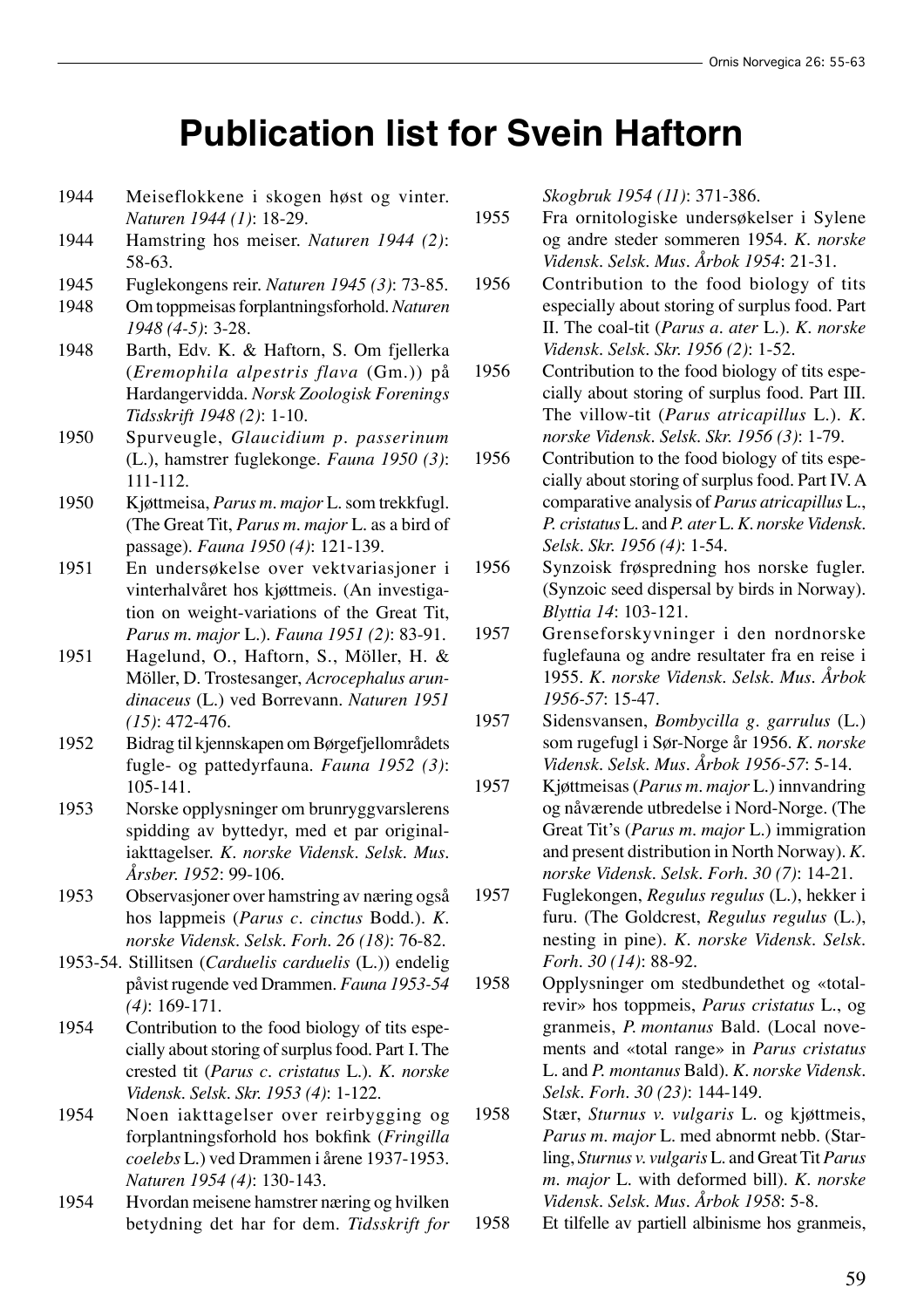*Parus montanus* Con. (A case of partial albinism in the Willow Tit, *Parus montanus* Con.). *K. norske Vidensk. Selsk. Mus. Årbok 1958*: 9.

- 1958 Bøksangeren, *Phylloscopus sibilatrix* (Bechst.), ved Drammen. (The Wood warbler, *Phylloscopus sibilatrix* (Bechst.), at Drammen). *K. norske Vidensk. Selsk. Mus. Årbok 1958*: 10-11.
- 1958 Om foreldrenes omsorg for egg og unger hos svømmesnipe, *Phalaropus lobatus* (L.) of temmincksnipe, *Calidris temminckii* (Leisl.). (On the parental care in *Phalaropus lobatus* (L.) and *Calidris temminckii* (Leisl.)). *K. norske Vidensk. Selsk. Mus. Årbok 1958*: 12-14.
- 1958 Gjøken, *Cuculus canorus* L., galer med åpent nebb. (The Cuckoo, *Cuculus canorus* L. calls with bill opened). *K. norske Vidensk. Selsk. Mus. Årbok 1958*: 15-16.
- 1958 Hva med bjørkmusas (*Sicista betulina*) utbredelse i Trøndelag? *K. norske Vidensk. Selsk. Mus. Årbok 1958*: 17-20.
- 1958 Populasjonsendringer, spesielt geografiske forskyvninger, i den norske avifauna de siste 100 år. (Population changes, especially geographical changes, in the Norwegian avifauna during the last 100 years). *Sterna 3 (3)*: 105-137.
- 1959 Hva skjer når fremmede dyr innføres til et område? *Naturen 1959 (1)*: 3-27.
- 1959 Byttedyr fra kongeørn-reder i Trøndelag. (Analysis of food remnants from three nests of *Aquila chrysaëtus*). *K. norske Vidensk. Selsk. Forh. 32 (3)*: 18-23.
- 1959 Ett døgn ved lapp-piplerkas reir (*Anthus cervinus* (Pall.)). (24 hours at the nest of the red-throated pipit). *Sterna 3 (6)*: 229-237.
- 1959 Grenseforskyvninger i den nordnorske fuglefauna og andre resultater fra en reise i 1958. (Recent changes in the avifauna of North Norway, results from a journey in 1958). *K. norske Vidensk. Selsk. Mus. Årbok 1959*: 25-58.
- 1959 Fugler og pattedyr i Stabbursdalen, verdens nordligste furuskog. (Bird and mammals in Stabbursdalen, the northernmost Pine Wood in the World). *K. norske Vidensk. Selsk. Mus. Årbok 1959*: 19-24.
- 1959 Litt om fuglelivet i Børgefjell. *Naturvern i Norge, Årsskrift 1958*: 6 pp.
- 1959 The first breeding records of the Chipping Sparrow, *Spizella passerina*, in Alaska. *K. norske Vidensk. Selsk. Forh. 32 (18)*: 107-111.
- 1960 The proportion of spruce seeds removed by the tits in a Norwegian spruce forest in 1954-55. *K. norske Vidensk. Selsk. Forh. 32 (21)*: 121-125.
- 1960 En dags sammenhengende iakttagelser over en grizzlybjørnfamilie i Alaska. *K. norske Vidensk. Selsk. Mus. Årbok 1960*: 79-85.
- 1962 *Våre Fugler*. NKS-forlaget, Oslo.
- 1965 A method of studying the family life in holenesting birds. *K. norske Vidensk. Selsk. Forh. 38 (10)*: 44-50.
- 1966 *Fjellfauna*. Trondheims Turistforening.
- 1966 Egglegging og ruging hos meiser basert på temperaturmålinger og direkte iakttagelser. (Egg-laying and incubation in Tits based on temperature recordings and direct observations). *Sterna 7 (2)*: 49-102.
- 1969 Fuglelivet en kort oversikt. *Trondheim turterreng 1969*: 81-91.
- 1971 *Norges Fugler*. Universitetsforlaget, Oslo.
- 1972 Internt fjernsyn og datalogger i ornitologiens tjeneste. (Closed-circuit television and datalogger, new tools to ornithology). *Sterna 11*: 243-252.
- 1972 Hypothermia in Tits in the Arctic winter. *Ornis Scand. 3*: 153-166.
- 1973 Lappmeisa *Parus cinctus* i hekketiden. Forplantning, stemmeregister og hamstring av næring. (A study of the Siberian Tit *Parus cinctus* during the breeding season). *Sterna 12*: 91-155.
- 1974 Slik hekker granmeisa. En etologisk undersøkelse. I forskningens lys, *Norges allmenvitenskapelige forskningsråds 25 årsjubileum 1974*: 127-153.
- 1974 Storage of surplus food by the Boreal Chickadee *Parus hudsonicus* in Alaska, with some records on the Mountain Chickadee *Parus gambeli* in Colorado. *Ornis Scand. 5*: 145-161.
- 1976 Variation in body weight, wing length and tail length in the Great Tit *Parus major*. *Norw. J. Zool. 24 (4)*: 241-271.
- 1978 Egg-laying and regulation of egg temperature during incubation in the Goldcrest *Regulus regulus*. *Ornis Scand. 9*: 2-21.
- 1978 Energetics of incubation by the Goldcrest *Regulus regulus* in relation to ambient air temperature and the geographical distribution of the species. *Ornis Scand. 9*: 22-30.
- 1978 Weight increase and feather development in the Goldcrest *Regulus regulus*. *Ornis Scand. 9*: 117-123.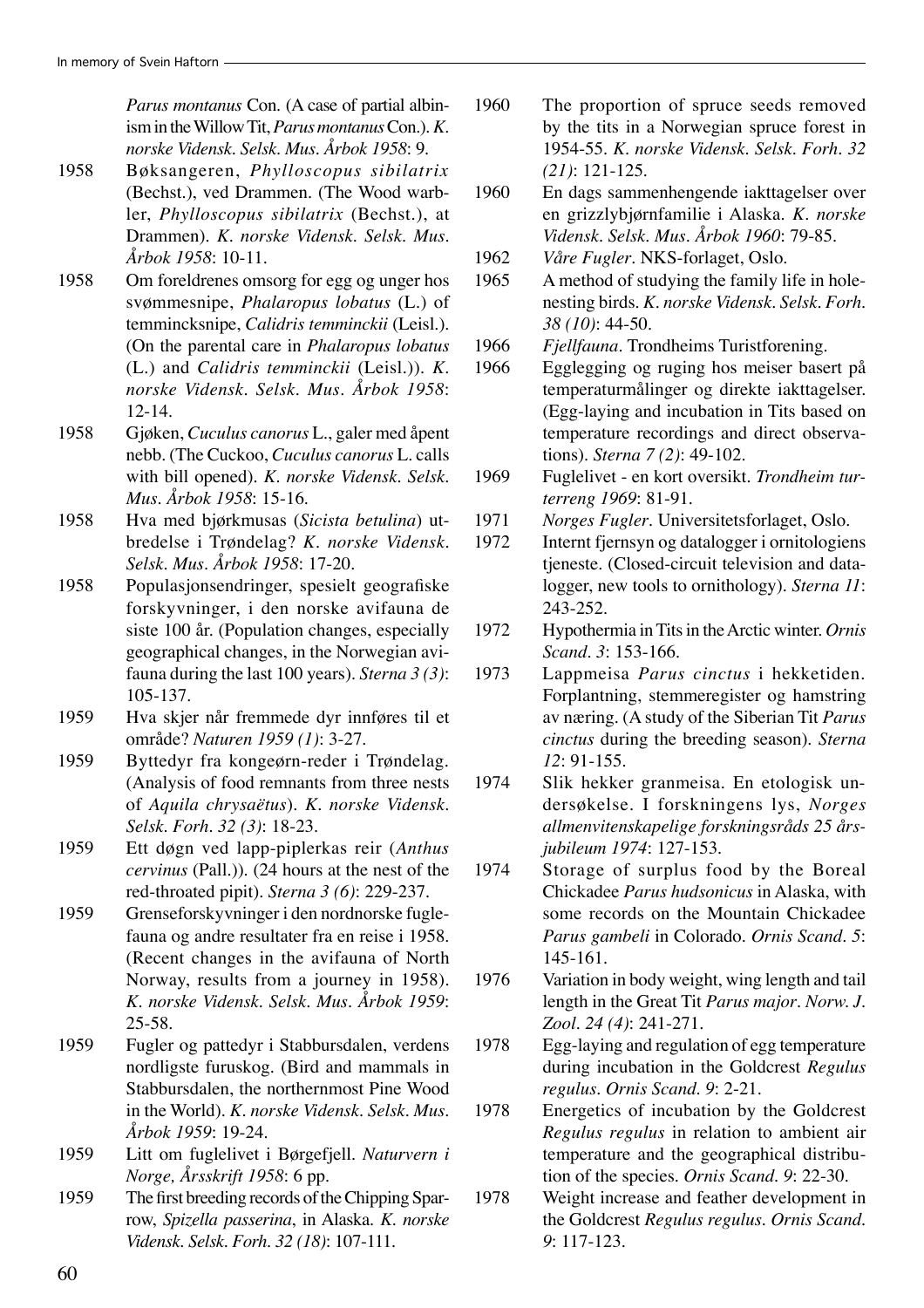- 1978 Cooperation between the male and female Goldcrest *Regulus regulus* when rearing overlapping double broods. *Ornis Scand. 9*: 124-129.
- 1978 The behaviour of young Goldcrests *Regulus regulus* on leaving the nest, as observed on closed-circuit TV. *Cinclus 1*: 48-54.
- 1978 Behaviour of the Goldcrest *Regulus regulus* during the act of egg-laying as observed on closed-circuit TV. *Cinclus 1*: 55-57.
- 1979 Incubation and regulation of egg temperature in the Willow Tit *Parus montanus*. *Ornis Scand. 10*: 220-234.
- 1981 Incubation rhythm in the Great Tit *Parus major*. *Fauna norv. Ser. C, Cinclus 4*: 9-26.
- 1981 Haftorn, S., Sömme, L. & Gray, J.S. A census of penguins and seals on Bouvetöya. *Norsk Polarinstitutt Skrifter (1175)*: 29-35.
- 1981 Incubation during the egg-laying period in relation to clutch-size and other aspects of reproduction in the Great Tit *Parus major*. *Ornis Scand. 12*: 169-185.
- 1982 Haftorn, S. & Reinertsen, R. Eidsmo. Regulation of body temperature and heat transfer to eggs during incubation. *Ornis Scand. 13*: 1-10.
- 1982 Variation in body measurements of the Willow Tit *Parus montanus*, together with a method for sexing live birds and data on the degree of shrinkage in size after skinning. *Fauna norv. Ser. C, Cinclus 5*: 16-26.
- 1982 Haftorn, S. & Voisin, J.-F. The Southern Giant Petrel *Macronectes giganteus* (Gmelin) on Bouvet Island. *Fauna norv. Ser. C, Cinclus 5*: 47-48.
- 1982 Parental care of nestlings by Goldcrest *Regulus regulus*. *Ornis Fennica 59*: 123-134.
- 1983 Egg temperature during incubation in the Great Tit *Parus major*, in relation to ambient temperature, time of day, and other factors. *Fauna norv. Ser. C, Cinclus 6*: 22-38.
- 1983 Reinertsen, R. Eidsmo & Haftorn, S. Nocturnal hypothermia and metabolism in the Willow Tit *Parus montanus* at 63o N. *J. Comp. Physiol. 151*: 109-118.
- 1984 Reinertsen, R. Eidsmo & Haftorn, S. The effect of short-time fasting on metabolism and nocturnal hypothermia in the Willow Tit *Parus montanus*. *J. Comp. Physiol. B 154*: 23-28.
- 1984 The behaviour of an incubating female Coal Tit *Parus ater* in relation to experimental regulation of nest temperature. *Fauna norv.*

*Ser. C, Cinclus 7*: 12-20.

- 1985 Haftorn, S. & Reinertsen, R. Eidsmo. The effect of temperature and clutch size on the energetic cost of incubation in a free-living Blue Tit (*Parus caeruleus*). *The Auk 102*: 470-478.
- 1985 Variation in clutch size and egg dimensions of the Great Tit *Parus major*. *Fauna norv. Ser. C, Cinclus 8*: 106-115.
- 1985 Recent research in titmice in Norway. Pp. 137-155 in Ilyichev, V.D. & Gavrilov, V.M. (Eds) *Acta XVIII Congressus Internationalis Ornithologici, Moscow, August 16-24, 1982, Vol. 1.* Moscow State University, Moscow "Nauka".
- 1985 Mehlum, F., Bech, C. & Haftorn, S. Ornithological investigations in Mühlig-Hofmannfjella, Dronning Maud Land. *Norsk Polarinstitutts Rapportserie 22*: 27-34.
- 1986 Clutch size, intraclutch egg size variation, and breeding strategy in the Goldcrest *Regulus regulus*. *J. Orn. 127*: 291-301.
- 1986 A quantitative analysis of the behaviour of the Chinstrap penguin *Pygoscelis antarctica* and Macaroni penguin *Eudyptes chrysolophus* on Bouvetøya during the late incubation and early nestling periods. *Polar Research 4 n.s*.: 33-45.
- 1986 Reinertsen, R. Eidsmo & Haftorn, S. Different metabolic strategies of northern birds for nocturnal survival. *J. Comp. Physiol B 156*: 655-663.
- 1986 Antarktispetrellen verdens mest hardføre fugl? *Viten 7/86*: 34-40.
- 1986 Technical advance revolutionizes ornithological field studies (in russian with English summary). Pp. 19-28 in Andreev, A.V. & Kertchmar, A.V. (Eds.) *Experimental methods and results of their application in northern birds studies*. Far-Eastern Scientific Center, USSR, Academy of Sciences, Vladivostok.
- 1986 *Fuglekongen Norges minste fugl*. NKS-Forlaget, Oslo. 181 pp.
- 1987 Mehlum, F., Rahn, H., Bech, C. & Haftorn, S. 1987. Interrelationships between egg dimensions, pore numbers, incubation time, and adult body mass in Procellariiformes with special reference to the Antarctic Petrel *Thalassoica antarctica*. *Polar Research 5 n.s*.: 53-58.
- 1987 Mehlum, F., Bech, C. & Haftorn, S. 1987. Breeding ecology of the Antarctic Petrel *Thalassoica antarctica* in Mühlig-Hofmann-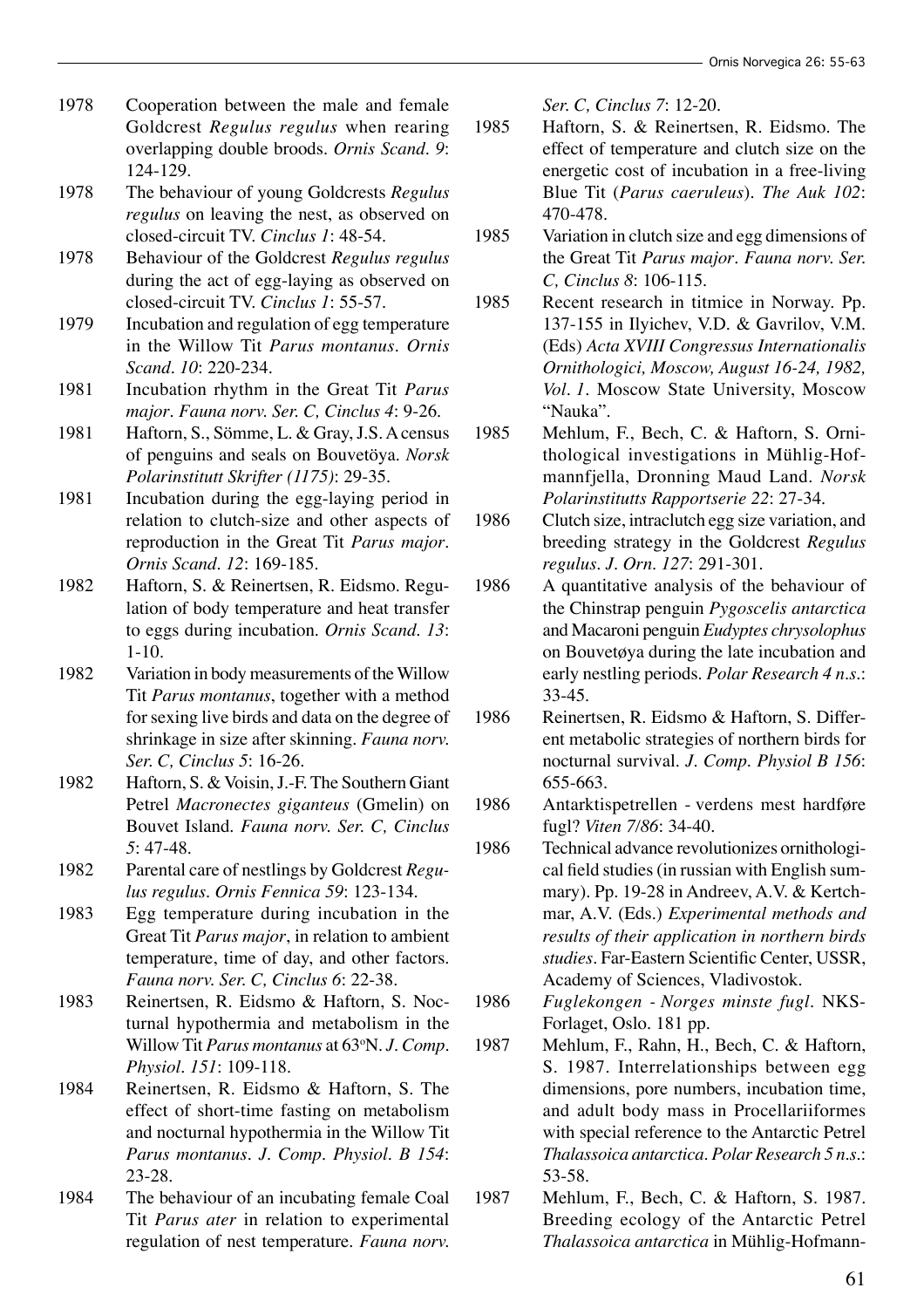fjella, Dronning Maud Land. *Proceedings of the NIPR Symposium on Polar Biology, No. 1*: 161-165.

- 1988 Incubating female passerines do not let the egg temperature fall below the 'physiological zero temperature' during their absences from the nest. *Ornis Scand. 19*: 97-110.
- 1988 Haftorn, S., Mehlum, F. & Bech, C. Navigation to nest site in the Snow Petrel (*Pagodroma nivea*). *The Condor 90*: 484-486.
- 1988 Haftorn, S., Mehlum, F. & Bech, C. Size variation in the Snow Petrel *Pagodroma nivea*. *Notornis 35*: 109-116.
- 1988 Reinertsen, R.E., Haftorn, S. & Thaler, E. Is hypothermia necessary for the winter survival of the Goldcrest *Regulus regulus*. *J. Orn. 129*: 433-437.
- 1988 Mehlum, F., Gjessing, Y., Haftorn, S. & Bech, C. Census of breeding Antarctic Petrels *Thalassoica antarctica* and physical features of the breeding colony at Svarthamaren, Dronning Maud Land, with notes on breeding Snow Petrels *Pagodroma nivea* and South Polar Skuas *Catharacta maccormicki*. *Polar Research 6*: 1-9.
- 1988 Haftorn, S. & Ytreberg, N.-J. Incubation rhythm in the Pied Flycatcher *Ficedula hypoleuca*. *Fauna norv. Ser. C, Cinclus 11*: 71-88.
- 1988 Survival Strategies of Small Birds During Winter. Pp. 1973-1980 in Ouellet, H. *Acta XIX Congressus Internationalis Ornithologici. Vol. II.* Ottawa, Canada 22-29. VI. 1986. University of Ottawa Press.
- 1989 Seasonal and diurnal body weight variations in titmice, based on analyses of individual birds. *Wilson Bull. 101*: 217-235.
- 1989 Hailman, E.D., Hailman, J.P. & Haftorn, S. Siberian tit *Parus cinctus* twice builds a complete nest in one day. *Fauna norv. Ser. C, Cinclus 12*: 103-105.
- 1990 Haftorn, S. & Reinertsen, R. Eidsmo. Thermoregulatory and behavioral responses during incubation of free-living female Pied Flycatchers *Ficedula hypoleuca*. *Ornis Scand. 21*: 255-264.
- 1990 Social organization of winter flocks of Willow Tit *Parus montanus* in a Norwegian subalpine birch forest. Pp. 401-413 in Blondel *et al*. (Eds) NATO ASI Ser., Vol. G 24, *Population Biology of Passerine Birds*. Springer-Verlag, Berlin, Heidelberg.
- 1990 Sangvariasjoner hos svartmeis *Parus ater*.

Proceedings of the Sixth Nordic Congress of Orhithology 1987. *Fauna norv. Ser. C, Cinclus Supplement 1*: 52.

- 1991 Haftorn, S., Bech, C. & Mehlum, F. Aspects of the breeding biology of the Antarctic Petrel *Thalassoica antarctica* and the krill requirement of the chicks, at Svarthamaren in Mühlig-Hofmannfjella, Dronning Maud Land. *Fauna norv. Ser. C, Cinclus 14*: 7-22.
- 1991 Bech, C., Mehlum, F. & Haftorn, S. Thermoregulatory abilities in chicks of the Antarctic Petrel (*Thalassoica antarctica*). *Polar Biol. 11*: 233-238.
- 1991 Haftorn, S., Bech, C. & Mehlum, F. Notes on the South Polar Skua *Catharacta maccormicki* breeding at Svarthamaren, Dronning Maud Land. *Fauna norv. Ser. C, Cinclus 14*: 47-48.
- 1991 Erratic flights in the Willow Tit *Parus montanus*. *Fauna norv. Ser. C, Cinclus 14*: 91-92.
- 1992 Ontogeny of food storing in titmice *Parus* spp. *Ibis 134*: 69-71.
- 1992 Stjertmeis (s. 61-66), Meisene (s. 67-100) i Hogstad, O. og Semb-Johansson, A. (red.) Norges Dyr. *Fuglene 4*. Cappelen, Oslo.
- 1992 Individual body weight and social rank order in winter flocks of the Willow Tit *Parus montanus* and the Marsh Tit *P. palustris*. *Fauna norv. Ser. C, Cinclus 15*: 1-15.
- 1992 Effects of a sudden, transient fall in air temperature on the winter body mass of five species of tits (*Parus*). *J. Orn. 133*: 147-154.
- 1992 The diurnal body weight cycle in titmice *Parus* spp. *Ornis Scand. 23*: 435-443.
- 1993 A Brambling *Fringilla montifringilla* imitating the Chaffinch *F. coelebs* and Greenfinch *Carduelis chloris*. *Ornis Fennica 70*: 119-123.
- 1993 Ontogeny of the vocal repertoire in the Willow Tit *Parus montanus*. *Ornis Scand. 24*: 267-289.
- 1993 Is the Coal Tit *Parus ater* really the most subordinate of the Scandinavian tits? *Ornis Scand. 24*: 335-338.
- 1993 Willow Warbler *Phylloscopus trochilus* imitating the song of the Chiffchaff *P. collybita*. *Bull. B.O.C. 113*: 216-224.
- 1994 Fuglekonge *Regulus regulus*. S. 404 i Gjershaug, J. O., Thingstad, P.G., Eldøy, S. og Byrkjeland, S. (red.) *Norsk fugleatlas*. Norsk Ornitologisk Forening, Bergen.
- 1994 A case of polygyny in the Willow Tit *Parus montanus*. *Ornis Fennica 71*: 68-71.
- 1994 Diurnal rhythm of passerines during the polar night in Pasvik, North Norway, with compara-

62